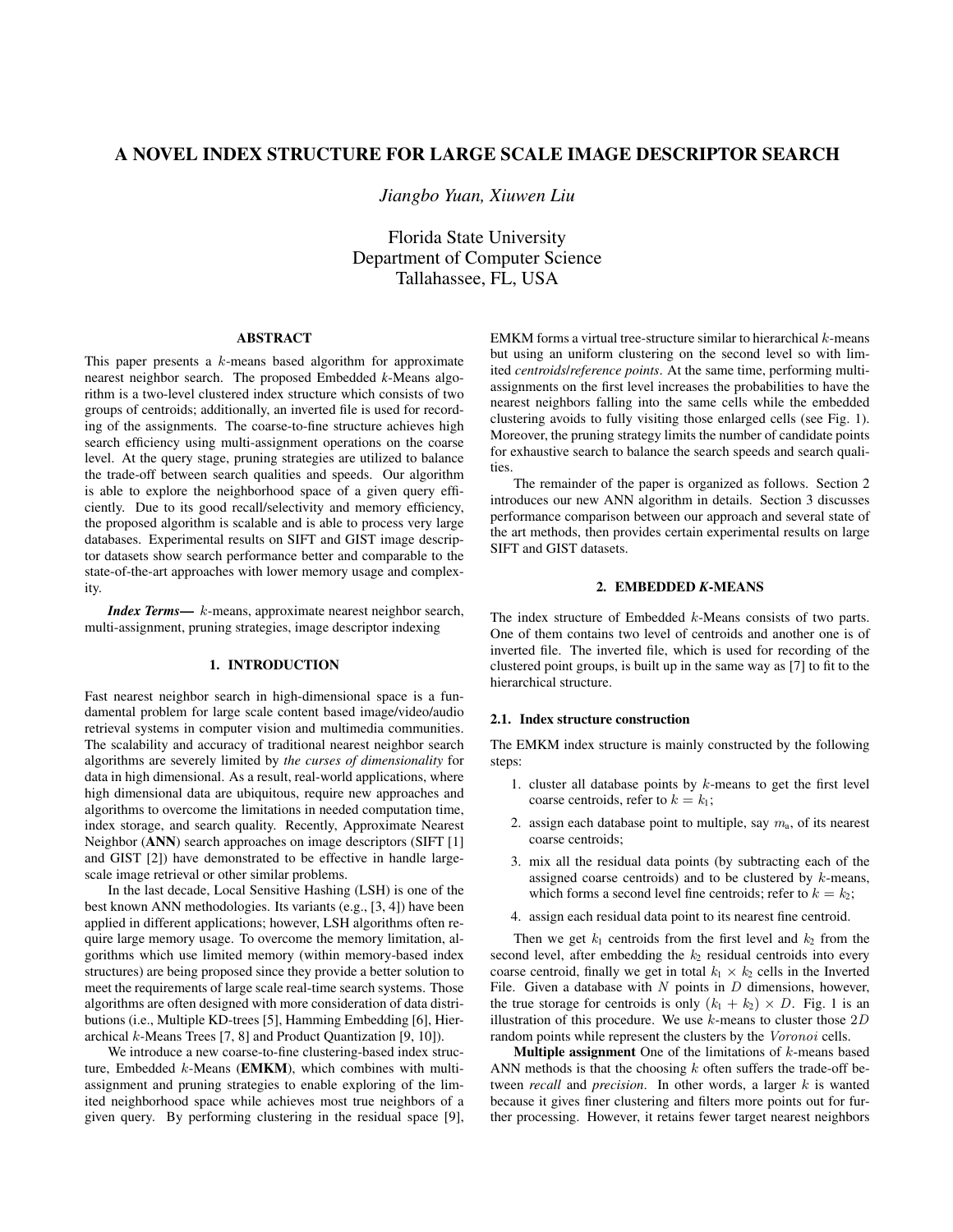

Fig. 1. Overview of the index construction procedure. Top left figure shows all points and coarse cells; we pick out one cell  $C_i$  to illustrate its new cover range after multiple assignment in the top right figure; black small circles are those data points assigned to centroid  $C_i$ . Bottom left figure shows all residual points and fine cells; bottom right figure illustrates the coarse cell  $C_i$  with embedded fine cells.

in near cells that results in more cells have to be visited. In our approach, we assign each database point to  $m<sub>a</sub>$  of its nearest centroids in the coarse level. But we must to notice that the multi-assignment strategy eventually enlarges the cover range of each single cell. It gives very limited advantage if no further precessing are involved. We apply a second level k-means clustering on the  $N \times m_a$  points (or randomly choosing a subset) in the residual space. (A residual point is calculated by subtracting the corresponding assigned centroid from a given data point.) Finally, each of the  $N \times m_a$  residual points are assigned to its nearest fine centroid. Successively, the assignment complexity is  $(k_1 + m_a \times k_2) \times D$  for a single database point. Please see Fig. 2 and Fig. 3 that demonstrated the advantages of our multiple assignment approach on both running time and selectivity. The *selectivity* means the proportion of the number of points on the final short list which are ready for exhaustive checking.

### 2.2. Query process

Due to the multi-assignment, given a query *q* whose coarse nearest centroid is C<sup>i</sup> then it is actually assigned into the *bold* cell whose search range covers all the *points in black circles* in the fine level (see Fig. 1). In other words, the searching range in a single cell is larger than its possible assignment range for a given query *q*. Compared with hard assignment approach, this increases the probability for reaching *q*'s near neighbors in a single cell. It is obviously that the multi-assignment still cannot guarantee the nearest neighbor of *q* is located at its nearest coarse cell. Therefore, multi-probe operations are also employed in our approach for both two levels. How-



Fig. 2. Search speed performance on SIFT1M with parameters of  $k_1 = 10000$  and  $k_2 = 100$  and different  $m_a$  values.

ever, multi-assignment strategy significantly reduces the probe times have to be made in the coarse level which consequently reduces the operations made on the fine centroids.

Pruning strategies The pruning process consists of two steps. Firstly, we limit the amounts of visited cells on both coarse and fine levels. Assuming that in the coarse level we probe the query  $q$  to  $mp_1$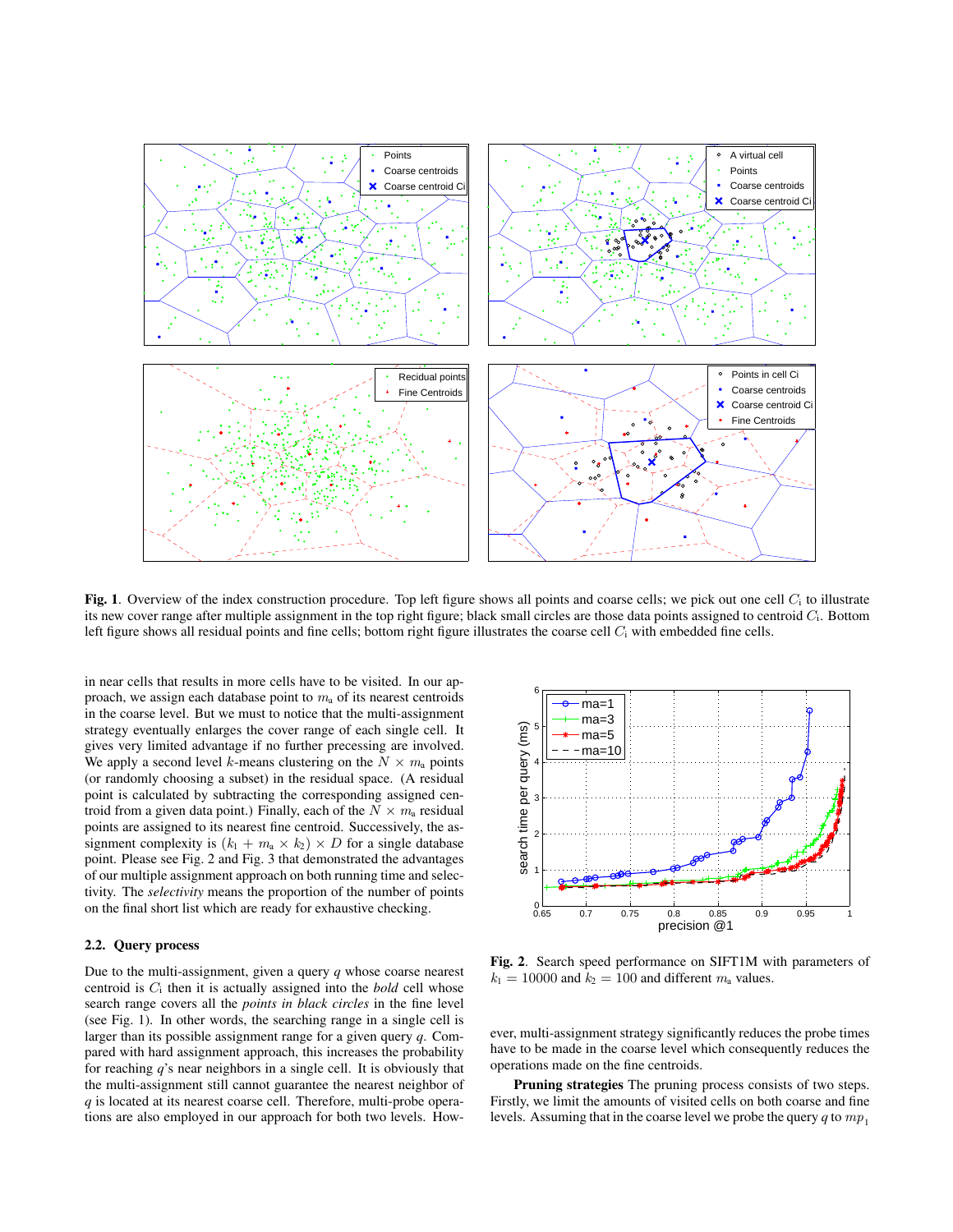

**Fig. 3.** Selectivity performance on SIFT1M with parameters of  $k_1 =$ 10000 and  $k_2 = 100$  and different  $m_a$  values.

| Dataset       | Database    | Learning Set | <b>Ouery Set</b> |
|---------------|-------------|--------------|------------------|
| SIFT1M        | 1,000,000   | 1,000,000    | 10,000           |
| SIFT50M       | 50,000,000  | 1,000,000    | 10,000           |
| SIFT100M      | 100,000,000 | 1,000,000    | 10,000           |
| <b>GIST1M</b> | 1,000,000   | 500,000      | 1,000            |

Table 1. Datasets used in this paper.

cells. For each probe, we assign the new *residual query* to a fixed number  $mp_2$  fine cells. Thus each probe collects some candidate neighbors which are "surrounding" to *q*. Finally, the coarse short list is constructed by sorting all the candidates cells based on distances.

However, for different queries, the surrounding populations of near cells are changing due to the diversity of the distribution densities. Thus the choices of  $mp_1$  and  $mp_2$  are often biased due to some difficult queries which require to expand more cells. Nonetheless, we added in another pruning strategy which checks the amount of candidate points based on the results after the first pruning step. After setting up a maximal visit number  $N_{\text{maxvisit}}$ , the visited number of cells are not necessary to be the same for different queries. This pruning strategy significantly speeds up the searching while with limited loss of accuracy. It actually estimates the surrounding distribution density of a given query and enables a fast fetching of its compact neighborhood space relying on the very fine clustering.

Eventually, the search complexity for a given query is approximately

$$
(k_1 + mp_1 \times k_2 + N_{\text{maxvisit}}) \times D. \tag{1}
$$

# 3. EXPERIMENTAL RESULTS

Datasets Recently, some very large image descriptor datasets are published to provide a baseline for evaluation on different ANN algorithms. For instance, [9] and [10] introduced packages collected several SIFT (128 dimensions) datasets in scales up to 1 billion and GIST1M with 1 million GIST descriptor vectors in 960 dimensions. Table 1 gives details of datasets we used in this paper including database, learning set and query set sizes. All SIFT datasets are subsets from the package of big ANN SIFT1B [10].

| Algorithm   | Centroids                                 | <b>Inverted File</b>                       |  |
|-------------|-------------------------------------------|--------------------------------------------|--|
|             | (complexity)                              | (memory in bits)                           |  |
| $k$ -means  | kD                                        | $N \lceil \log_2 N \rceil$                 |  |
| <b>HKM</b>  | $\frac{b_{\rm f}}{b_{\rm f}-1}$ $(k-1)$ D | $N \lceil \log_2 N \rceil$                 |  |
| <b>PKM</b>  | $mk^*D^* = k^*D$                          | $N(\lceil \log_2 N \rceil + m \log_2 k^*)$ |  |
| <b>FMKM</b> | $(k_1 + k_2)D$                            | $m_a N \lceil \log_2 N \rceil$             |  |

Table 2. Memory usage complexities of different index structures.

### 3.1. Empirical evaluation

In this section we discuss how to configure good parameters in our approach.  $\{k_1, k_2, m_a\}$  impact on both index structure and query process while  $\{mp_1, mp_2, N_{maxvisit}\}$  are purely for query process. Empirically,  $k_1 \times k_2 \cong N$  is a good choice since it gives an approximate population  $p_{cell} = m_a$  for a single cell which is very fine but not too sparse. And  $k_1$  can be slightly larger than  $k_2$  considering the multi-probe complexity. At the same time,  $N_{\text{maxvisit}}$  is used as a threshold to control the range of expansion. As the increases of  $mp<sub>1</sub>$  and  $mp<sub>2</sub>$ , both of the search accuracy and selectivity will get stuck in a "upper bound" after the shortlist from the pruning stage one overflows. Consequently, it is reasonable to set up the estimated size of shortlist ( $mp_1 \times mp_2 \times p_{cell}$ ) from the pruning stage one to be slightly larger than  $N_{\text{maxvisit}}$ .

# 3.2. Comparison with the state of the arts

Memory usage Jegou et al. [9] report that for SIFT 1 million data set, the index structure of FLANN [8] requires more than 250 MB of memory while for IVFADC [9] it occupies less than 25 MB. It is also reported in [7] that the index structure for their hierarchical k-means tree structure requires 143 MB for a tree with 1 million leaf nodes (leaf centroids). However, our method only needs with less than 4.9 MB ( $k_1$  = 10000 and  $k_2$  = 100) for centroid file and less than 23 MB (with  $m_a = 5$ ) or 15 MB (with  $m_a = 3$ ) for the inverted file. The memory usage in total is comparable to IVFADC and much more efficient than other similar tree structuring methods. Table 2 reports separately the memory usage complexities of centroids and inverted file while Table 3 gives the total amount of cells achieved and assignment complexity for several k-means based approaches. **HKM** represents Hierarchical  $k$ -Means and **PKM** is Product k-Means or IVFADC in [9].

Search performance Referring to the comparison between IV-FADC and FLANN in the paper [9] on SIFT 1 million dataset, we can see that our EMKM approach (refer to Fig. 2) achieves slightly better performance than IVFADC. Moreover, FLANN (including KD-trees and hierarchical k-means trees) is apparently outperformed by both EMKM and IVFADC. Our experimental environment setup is very close to Jegou et al. did in their paper [9] since we use the same YAEL library for fundamental calculations and all results were produced by similar single-core machines. The evaluation metric precision@1 is consistent with 1-recall@1 in [9] and precision in [8].

### 3.3. Large-scale experiments

Searching on large-scale SIFT datasets (SIFT50M and SIFT100M) are performed in order to evaluate the scalability and the efficiency of EMKM (see Fig. 4). We achieved about 96% precision in average of 8ms per query on SIFT50M and about 92% precision in